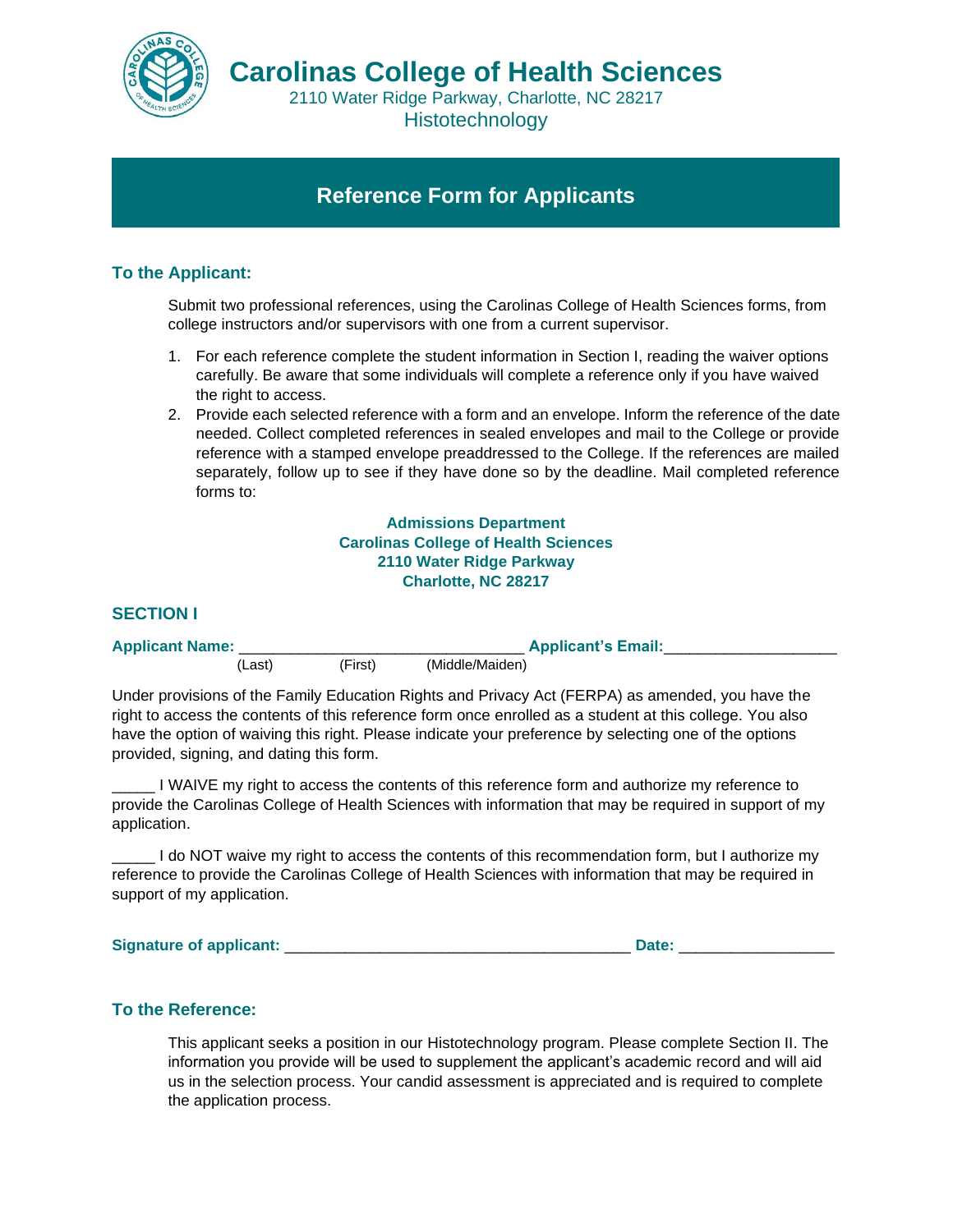

### **SECTION II**

This form is numerically summarized. Leaving any item un-rated will penalize the applicant. If you cannot rate an applicant in all areas, please use a rating based on the other areas of assessment or decline completion of reference.

## **Name of Applicant:** \_\_\_\_\_\_\_\_\_\_\_\_\_\_\_\_\_\_\_\_\_\_\_\_\_\_\_\_\_\_\_\_\_\_\_\_\_\_\_\_\_\_\_\_\_\_\_\_\_\_\_\_\_\_\_\_\_\_\_\_\_\_\_\_\_\_\_

Please rate the applicant in each category below by placing an "X" in the appropriate column.

| <b>Applicant Characteristics</b><br>This data is numerically summarized. All | Outstanding<br>(0.5) | Above Average<br>(0.4) | Average<br>(0.2) | Poor<br>(0.0) |
|------------------------------------------------------------------------------|----------------------|------------------------|------------------|---------------|
| categories MUST be rated.                                                    |                      |                        |                  |               |
| 1. Laboratory and/or Work                                                    |                      |                        |                  |               |
| Performance: Industrious, performs                                           |                      |                        |                  |               |
| work promptly, independently, and                                            |                      |                        |                  |               |
| safely.                                                                      |                      |                        |                  |               |
| 2. Judgment: Critically and reliably                                         |                      |                        |                  |               |
| evaluates facts, uses common sense in                                        |                      |                        |                  |               |
| making decisions.                                                            |                      |                        |                  |               |
| 3. Efficiency: Has good manual                                               |                      |                        |                  |               |
| dexterity, neat, organized, and able to                                      |                      |                        |                  |               |
| multitask.                                                                   |                      |                        |                  |               |
| 4. Originality: Demonstrates initiative<br>and resourcefulness.              |                      |                        |                  |               |
|                                                                              |                      |                        |                  |               |
| 5. Written communication: Expresses<br>self well in writing.                 |                      |                        |                  |               |
| 6. Oral Communication: Expresses self                                        |                      |                        |                  |               |
| well verbally.                                                               |                      |                        |                  |               |
| 7. Development Potential:                                                    |                      |                        |                  |               |
| Demonstrates potential for professional                                      |                      |                        |                  |               |
| growth.                                                                      |                      |                        |                  |               |
| 8. Leadership: Has capacity to assume                                        |                      |                        |                  |               |
| responsibility and lead others.                                              |                      |                        |                  |               |
| 9. Adaptability: Has ability to assume                                       |                      |                        |                  |               |
| new or changing conditions and accepts                                       |                      |                        |                  |               |
| them constructively.                                                         |                      |                        |                  |               |
| 10. Poise and Self Control: Contributes                                      |                      |                        |                  |               |
| knowledge or opinion in a mature                                             |                      |                        |                  |               |
| manner.                                                                      |                      |                        |                  |               |
| 11. Interpersonal Relations: Works well                                      |                      |                        |                  |               |
| with others towards a common goal.                                           |                      |                        |                  |               |
| 12. Dependability: Works well with                                           |                      |                        |                  |               |
| limited supervision, is responsible,                                         |                      |                        |                  |               |
| accurate and precise.                                                        |                      |                        |                  |               |
| 13. Attendance and Punctuality:                                              |                      |                        |                  |               |
| <b>Additional Comments:</b>                                                  |                      |                        |                  |               |
|                                                                              |                      |                        |                  |               |
|                                                                              |                      |                        |                  |               |